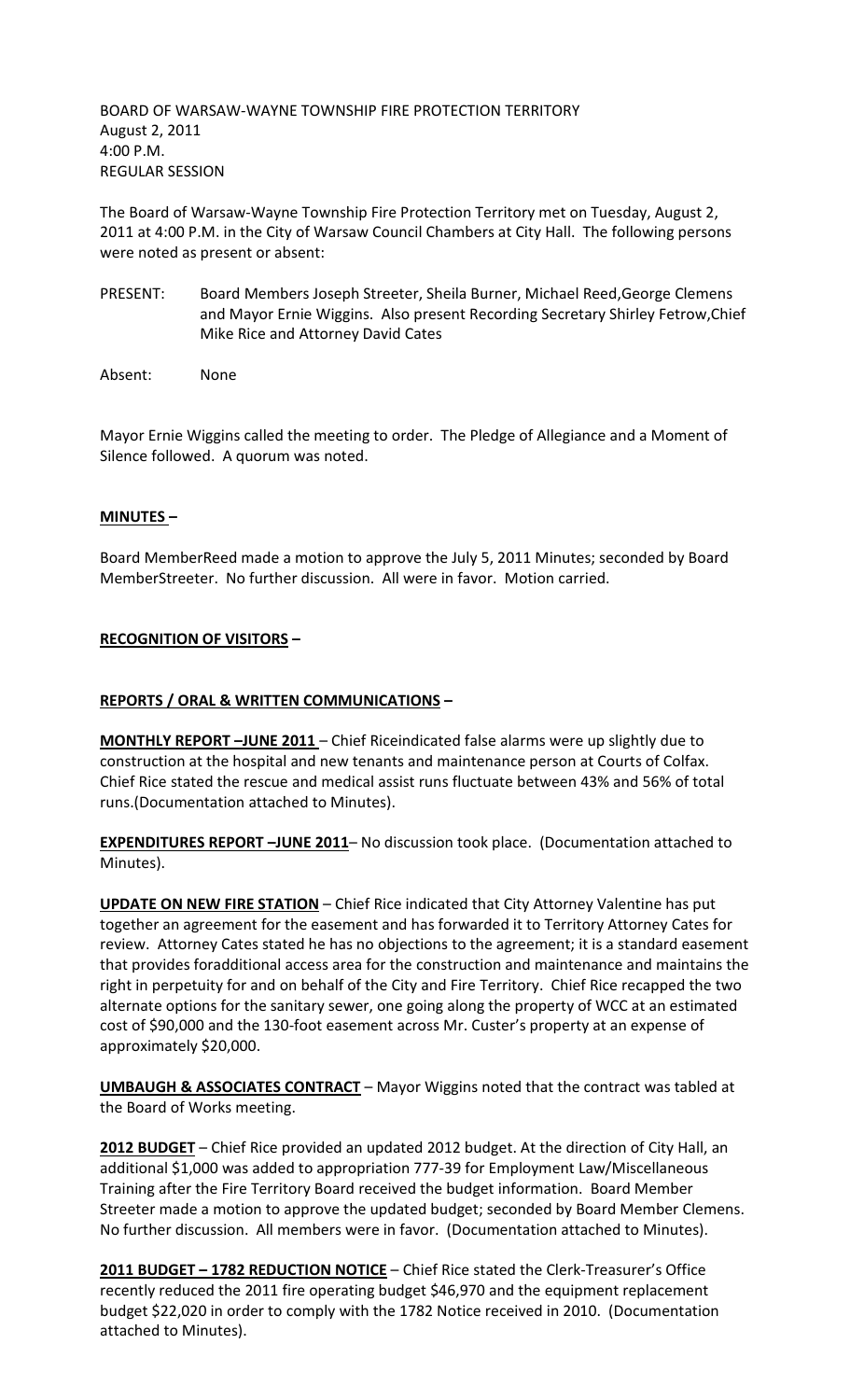### **UNFINISHED BUSINESS –**

**PERMISSION TO OBTAIN QUOTES** – Chief Rice indicated this request is to start the process of replacing Rescue 2. Rescue 2 is the primary rescue truck that responds to all automobile accidents in our territory. Chief Rice noted that the purchase is an 8-month process at a cost of \$250,000 to \$500,000 depending on the make, model, type of chassis and emission control guidelines. Chief Rice stated that the Truck Committee is responsible for assessing the needs and determining the specs and will report their progress to the Territory Board on a monthly basis. After a short discussion, Chief Rice agreed that his request was to obtain permission to proceed with the specs and not to obtain quotes at this time. Mayor Wiggins indicated that until the Territory Board grants permission to obtain quotes, no Board of Works action is needed. Board Member Reed made a motion granting permission to move ahead with the specs; seconded by Mayor Wiggins. No further discussion. All members were in favor. (Documentation attached to Minutes).

#### **NEW BUSINESS-**

**MARK ROTHSTEIN'S WORLD OF ROPE JUMPING AGREEMENT–**According to Administrative Assistant Fetrow, Play It Safe Family Safety Day has received a \$3,000 sponsorship from the K21 Health Foundation, and would like to enter into an Agreement for services. Mr. Rothstein promotes healthy lifestyles for kids through fun, interactive rope jumping. A motion was made by Board Member Streeter accepting the Agreement; seconded by Board Member Burner. All members were in favor. (Documentation attached to Minutes).

**KOSCIUSKO REMC OPERATION ROUND UP GRANT –** Administrative Assistant Fetrow stated that application was made for a KREMC Operation Round Up Grant for Play It Safe Family Safety Day, and the grant request was awarded in the amount of \$2,000. Chief Rice asked for approval to accept the grant. Mayor Wiggins made a motion to accept; seconded by Board Member Burner. No further discussion. All members were in favor. (Documentation attached to Minutes).

### **TRAVEL REQUESTS** –

Chief Rice presented the following travel requests: (1) Ethanol Safety Seminar, (2) Play Safe! Be Safe! Workshop, and (3) Symposium in the Sun 2011. Chief Rice asked permission to attend the Symposium in the Sun 2011 Conference. He stated the conference focuses on issues and operations of combination fire departments. Board Members asked Chief Rice to provide more information on the conference at next month's meeting before any action would be taken. In addition, Board members asked Chief Rice to provide additional travel information hereafter on requests of higher value. Mayor Wiggins made a motion to approve requests #1 and #2 as listed on the Agenda and not the Symposium in the Sun 2011 Conference; seconded by Board Member Reed. No further discussion. All members were in favor. (Documentation attached to Minutes).

### **OTHER MATTERS THAT MAY COME BEFORE THE BOARD –**

**NORTH POINTE CINEMAS -** Chief Rice provided information to the Board in reference to an incident at North Pointe Cinemas last Friday evening. The Cinema has been having problems with the fire alarm system, and asmoke detector tripped the system after an employee, taking a smoking break, re-entered the building. The manager, unable to silence the alarm, pulled the fire alarm system wiring out disabling the system. According to State Code, the fire department had two options: (1) close the theatre, or (2) provide fire watch. Fire watch is a uniformed firefighter with the minimum mandatory training stationed at the business every hour the business is open. One firefighter is required for every 500 occupants. Chief Rice indicated that the decision was made to provide fire watch instead of closing the theatre down. By State law, North Pointe is required to pay the firefighters providing the fire watch. Firefighters have included off-duty, on-duty and volunteers. It is anticipated the fire watch will continue through tomorrow, August 3<sup>rd</sup>.